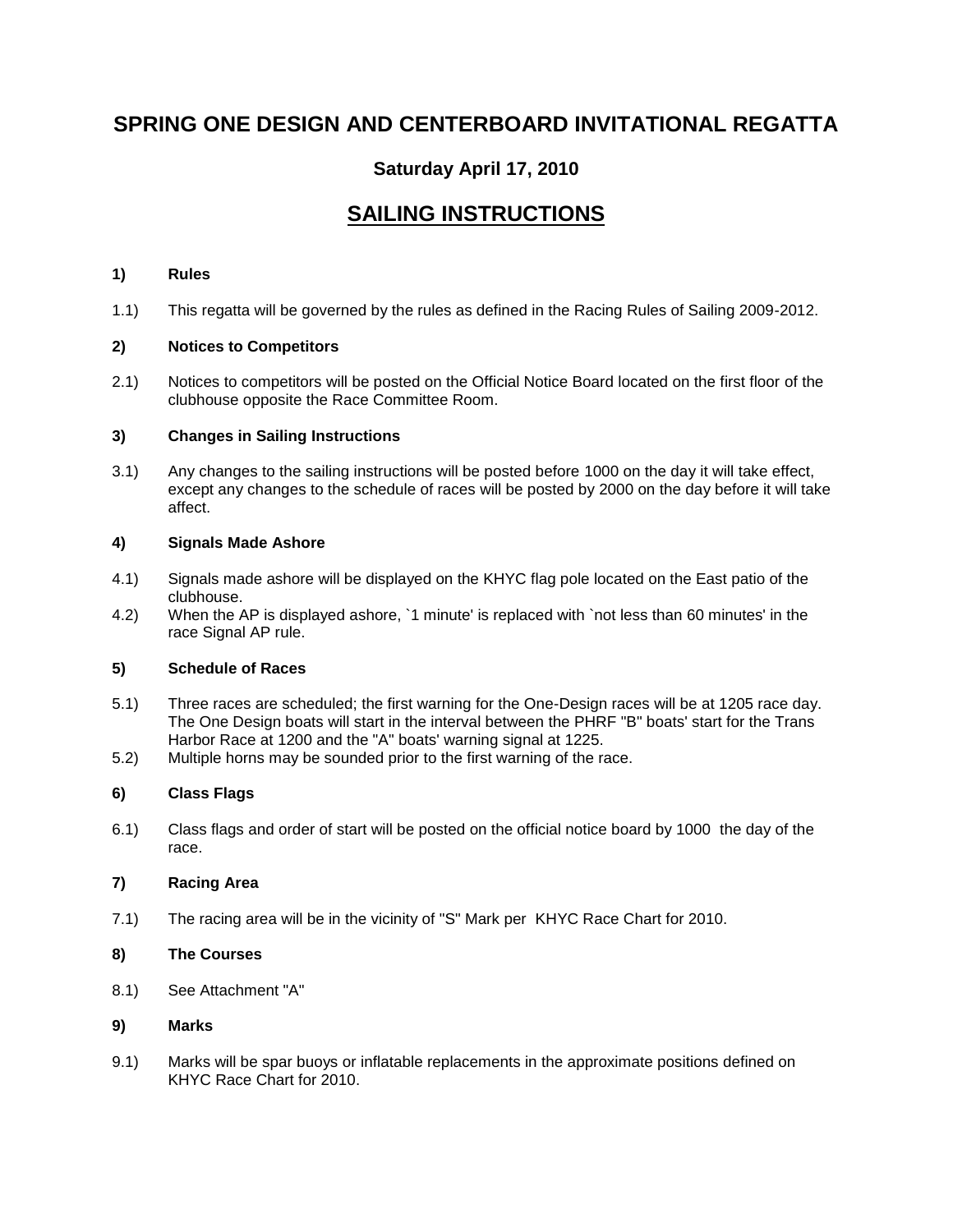# **SAILING INSTRUCTIONS -SPRING ONE-DESIGN REGATTA - 2010**

## **10) Obstructions**

None noted

## **11) The Start**

- 11.1) Races will be started using rule 26 with the warning signal given five minutes before the start.
- 11.2) The starting line will be between a staff displaying an orange flag on the race committee boat and a staff with an orange flag floating to port of the race committee boat.
- 11.3) Boats whose warning signal has not been made shall avoid the starting area.
- 11.4) A boat starting later than 4 minutes after her starting signal will be scored "Did Not Start". This changes rule A4 & A5.
- 11.5) The Race Committee will attempt to hail sail numbers of OCS boats. Failure of the Committee to do so will not be grounds for redress.

## **12) Change of the Next Leg of the Course**

12.1) For courses that are twice around (commonly called 2 sausages), all boats will pass through the Start /Finish line on the second leg of the course.

## **13) The Finish**

13.1) The finish line for race #1 and #2 will be the same as the starting line. The finish line for race #3 will be just inside the harbor entrance between an orange flag on the RC boat and the Redondo Beach East Jetty Light (#2) at the harbor entrance.

#### **14) Penalty System**

- 14.1) The Two Turns penalty is replaced with a One-Turn penalty, to include one tack and one jibe, modifying the Scoring Penalty, rules 44.1 & 44.2. Rule 44.3 shall not apply.
- 14.2) Boats that accept and execute the One Turn penalty shall sign up to that effect on the form posted on the Official Notice Board after the days' racing and within the protest time limit.

# **15) Time Limit**

- 15.1) If no boat finishes by 1700 the race will be abandoned.
- 15.2) Boats failing to finish within one half hour after the first boat in their fleet sails the course and finishes will be scored Did Not Finish. This changes rules 35 and A4.

#### **16) Protests and Requests for Redress**

- 16.1) Boats intending to protest must fly a red flag, notify the protested boat immediately and notify the RC boat upon finishing.
- 16.2) Protests involving class rules will be adjudicated by members of the respective fleets.
- 16.3) Protests shall be written on forms available at the club and delivered to the Race Chairman, Event Leader or PRO within 45 minutes after the race committee boat docks. The Committee will sound one signal and post docking time on the Official Notice Board. Protests will be posted as they are submitted.
- 16.4) Protests will be heard in the approximate order of receipt as soon as possible. Hearings will be held in the Jury Room located on the north side of the upper level of the clubhouse.